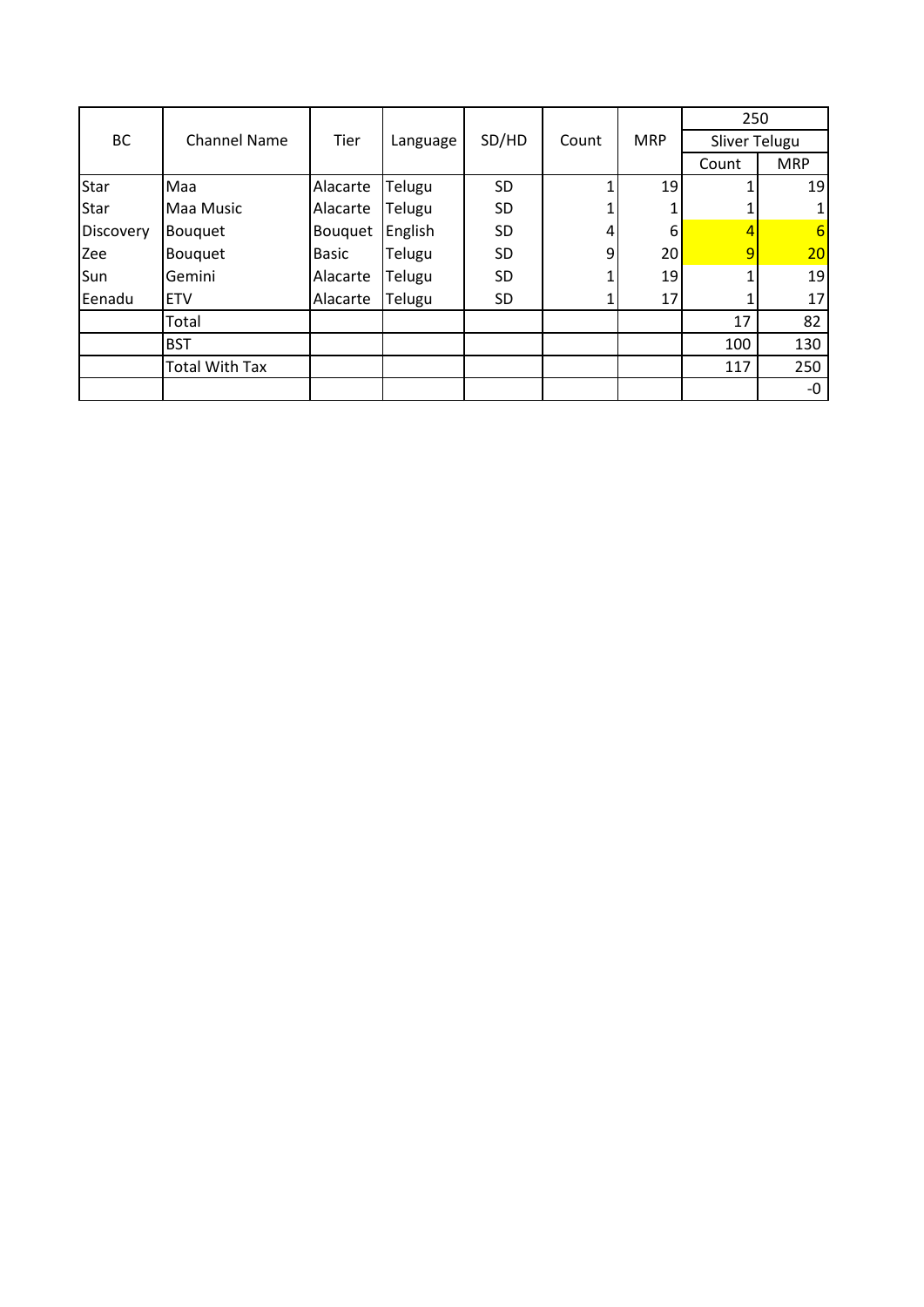|              |                       |                |          |           |       |                 | 300                |            |  |
|--------------|-----------------------|----------------|----------|-----------|-------|-----------------|--------------------|------------|--|
| <b>BC</b>    | <b>Channel Name</b>   | <b>Tier</b>    | Language | SD/HD     | Count | <b>MRP</b>      | <b>Gold Telugu</b> |            |  |
|              |                       |                |          |           |       |                 | Count              | <b>MRP</b> |  |
| Star         | Maa                   | Alacarte       | Telugu   | <b>SD</b> |       | 19              |                    | 19         |  |
| Star         | Maa Gold              | Alacarte       | Telugu   | <b>SD</b> |       | 2               |                    | 2          |  |
| Star         | Maa Music             | Alacarte       | Telugu   | <b>SD</b> |       |                 |                    | 1          |  |
| Discovery    | <b>Bouquet</b>        | <b>Bouquet</b> | English  | <b>SD</b> | 4     | 6               | 4                  | 6          |  |
| Zee          | <b>Bouquet</b>        | <b>Basic</b>   | Telugu   | <b>SD</b> | 9     | 20 <sup>1</sup> | 9                  | 20         |  |
| Sun          | Bouquet               | <b>Basic</b>   | Telugu   | <b>SD</b> |       | 30 <sup>1</sup> |                    | 30         |  |
| Eenadu       | <b>Bouquet</b>        | <b>Basic</b>   | Telugu   | <b>SD</b> |       | 24              |                    | 24         |  |
| Turner       | Bouquet               | Prime          | Others   | <b>SD</b> | 5     | 10 <sub>l</sub> | 5                  | 10         |  |
| <b>Times</b> | Bouquet               | <b>Bouquet</b> | English  | <b>SD</b> |       | 13              |                    | 13         |  |
|              | Total                 |                |          |           |       |                 | 42                 | 125        |  |
|              | <b>BST</b>            |                |          |           |       |                 | 100                | 130        |  |
|              | <b>Total With Tax</b> |                |          |           |       |                 | 142                | 301        |  |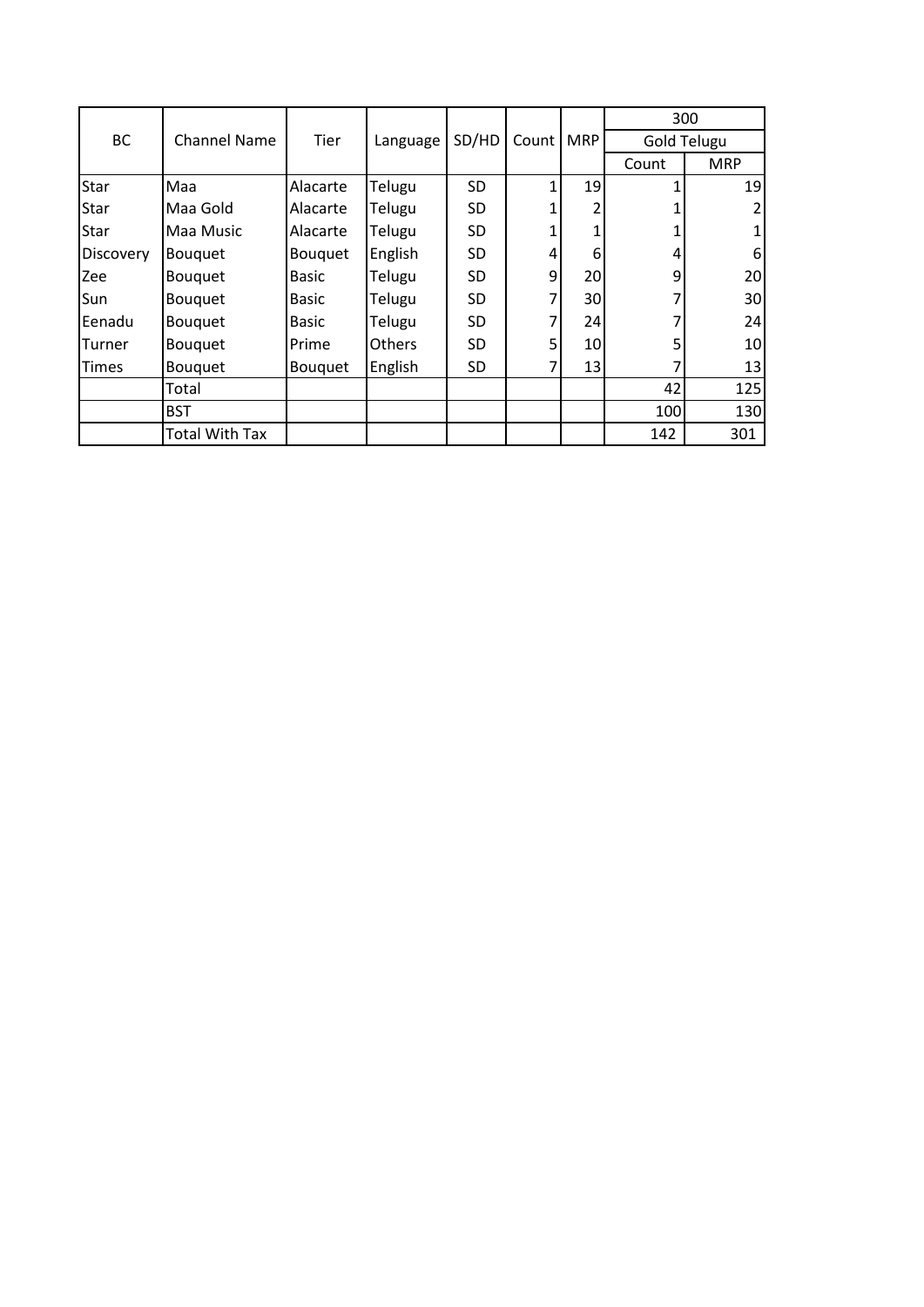|              |                       | Tier           |          |                |    |                 | 300 Sports      |        |  |
|--------------|-----------------------|----------------|----------|----------------|----|-----------------|-----------------|--------|--|
| BC           | <b>Channel Name</b>   |                | Language | SD/HD<br>Count |    | <b>MRP</b>      | Gold Telugu B   |        |  |
|              |                       |                |          |                |    |                 |                 |        |  |
| Discovery    | Bouquet               | <b>Bouquet</b> | English  | <b>SD</b>      |    | 6               | 4               | 6      |  |
| Zee          | <b>Bouquet</b>        | <b>Basic</b>   | Telugu   | <b>SD</b>      | 9  | 20 <sub>l</sub> | 9               | 20     |  |
| Sun          | Gemini                | Alacarte       | Telugu   | <b>SD</b>      |    | 19              |                 | 19     |  |
| <b>Star</b>  | Bouquet               | <b>Basic</b>   | Telugu   | <b>SD</b>      | 10 | 39              | 10 <sub>1</sub> | 39     |  |
| Eenadu       | <b>Bouquet</b>        | <b>Basic</b>   | Telugu   | <b>SD</b>      |    | 24              | 7               | 24     |  |
| <b>Times</b> | Bouquet               | <b>Bouquet</b> | English  | <b>SD</b>      |    | 13              | 7               | 13     |  |
| Turner       | <b>Bouquet</b>        | <b>Bouquet</b> | English  | SD             |    | 4.25            | 2               | 4.25   |  |
|              | Total                 |                |          |                |    |                 | 40              | 125.25 |  |
|              | <b>BST</b>            |                |          |                |    |                 | 100             | 130    |  |
|              | <b>Total With Tax</b> |                |          |                |    |                 | 140             | 301    |  |
|              |                       |                |          |                |    |                 |                 |        |  |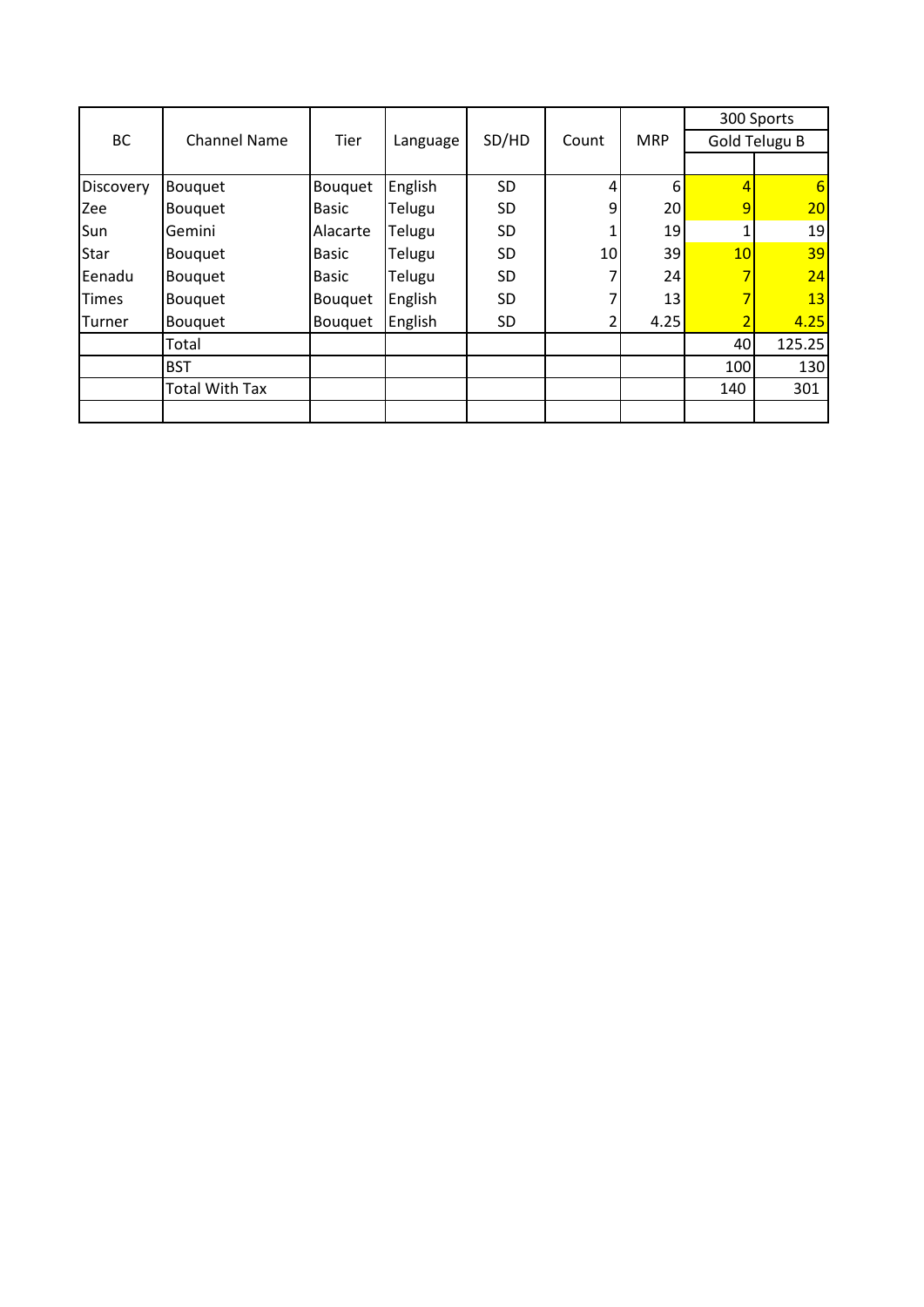|               |                       |              |          |           |       |            | 300 |                |  |
|---------------|-----------------------|--------------|----------|-----------|-------|------------|-----|----------------|--|
| BC            | <b>Channel Name</b>   | Tier         | Language | SD/HD     | Count | <b>MRP</b> |     | Gold Hindi     |  |
|               |                       |              |          |           |       |            |     |                |  |
| Star          | <b>Bouquet</b>        | <b>Basic</b> | Hindi    | <b>SD</b> | 12    | 49         | 12  | 49             |  |
| Indiacast     | Bouquet               | Prime        | Hindi    | <b>SD</b> | 20    | 25         | 20  | 25             |  |
| Zee           | <b>Bouquet</b>        | <b>Basic</b> | Hindi    | <b>SD</b> | 24    | 45         | 24  | 45             |  |
| <b>Disney</b> | <b>Bouquet</b>        | <b>Basic</b> | English  | <b>SD</b> | 3     | 4          | 3   | $\overline{4}$ |  |
| Sony          | Sony Mix              | Alacarte     | Hindi    | <b>SD</b> |       |            |     |                |  |
|               | Total                 |              |          |           |       |            | 60  | 124            |  |
|               | <b>BST</b>            |              |          |           |       |            | 100 | 130            |  |
|               | <b>Total With Tax</b> |              |          |           |       |            | 160 | 300            |  |
|               |                       |              |          |           |       |            |     | 0              |  |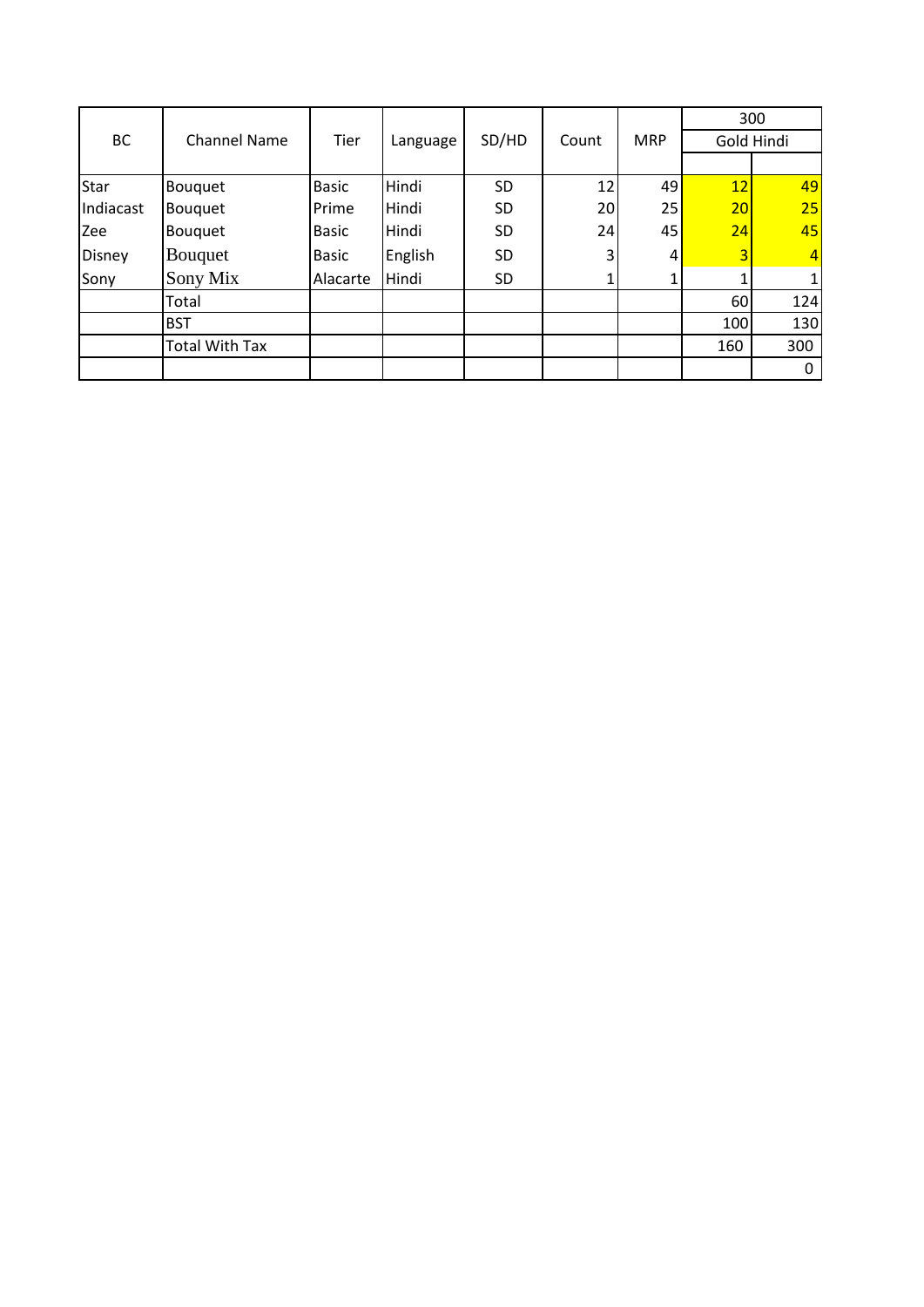|                  |                         |                |               |           |                 |                 | 350            |            |  |
|------------------|-------------------------|----------------|---------------|-----------|-----------------|-----------------|----------------|------------|--|
| BC               | <b>Channel Name</b>     | Tier           | Language      | SD/HD     | Count           | <b>MRP</b>      | Diamond Telugu |            |  |
|                  |                         |                |               |           |                 |                 | Count          | <b>MRP</b> |  |
| Zee              | Bouquet                 | <b>Basic</b>   | Telugu        | <b>SD</b> | 9               | 20              | $\overline{9}$ | 20         |  |
| Star             | Bouquet                 | <b>Basic</b>   | Telugu        | <b>SD</b> | 10 <sup>1</sup> | 39              | 10             | 39         |  |
| Sun              | Bouquet                 | Basic          | Telugu        | <b>SD</b> |                 | 30              |                | 30         |  |
| Eenadu           | Bouquet                 | Basic          | Telugu        | <b>SD</b> |                 | 24              |                | 24         |  |
| <b>Discovery</b> | <b>Bouquet</b>          | <b>Basic</b>   | Others        | <b>SD</b> | 9               | 8               | 9              | 8          |  |
| Indiacast        | Bouquet                 | Prime          | Telugu        | <b>SD</b> | 10 <sup>1</sup> | 8               | 10             | 8          |  |
| <b>Disney</b>    | Bouquet                 | <b>Basic</b>   | Others        | SD        |                 | 10              |                | 10         |  |
| Turner           | <b>Bouquet</b>          | Prime          | <b>Others</b> | <b>SD</b> | 5               | 10 <sup>1</sup> | 5              | 10         |  |
| Indiacast        | <b>CNBC TV Prime 18</b> | Alacarte       | English       | HD        |                 | Δ               |                | 4          |  |
| <b>Times</b>     | <b>Bouquet</b>          | <b>Bouquet</b> | English       | <b>SD</b> |                 | 13              |                | 13         |  |
| Raj              | Vissa                   | Alacarte       | Telugu        | SD        |                 | 0.5             |                | 0.5        |  |
|                  | Total                   |                |               |           |                 |                 | 73             | 166.5      |  |
|                  | <b>BST</b>              |                |               |           |                 |                 | 100            | 130        |  |
|                  | <b>Total With Tax</b>   |                |               |           |                 |                 | 173            | 350        |  |
|                  |                         |                |               |           |                 |                 |                | 0          |  |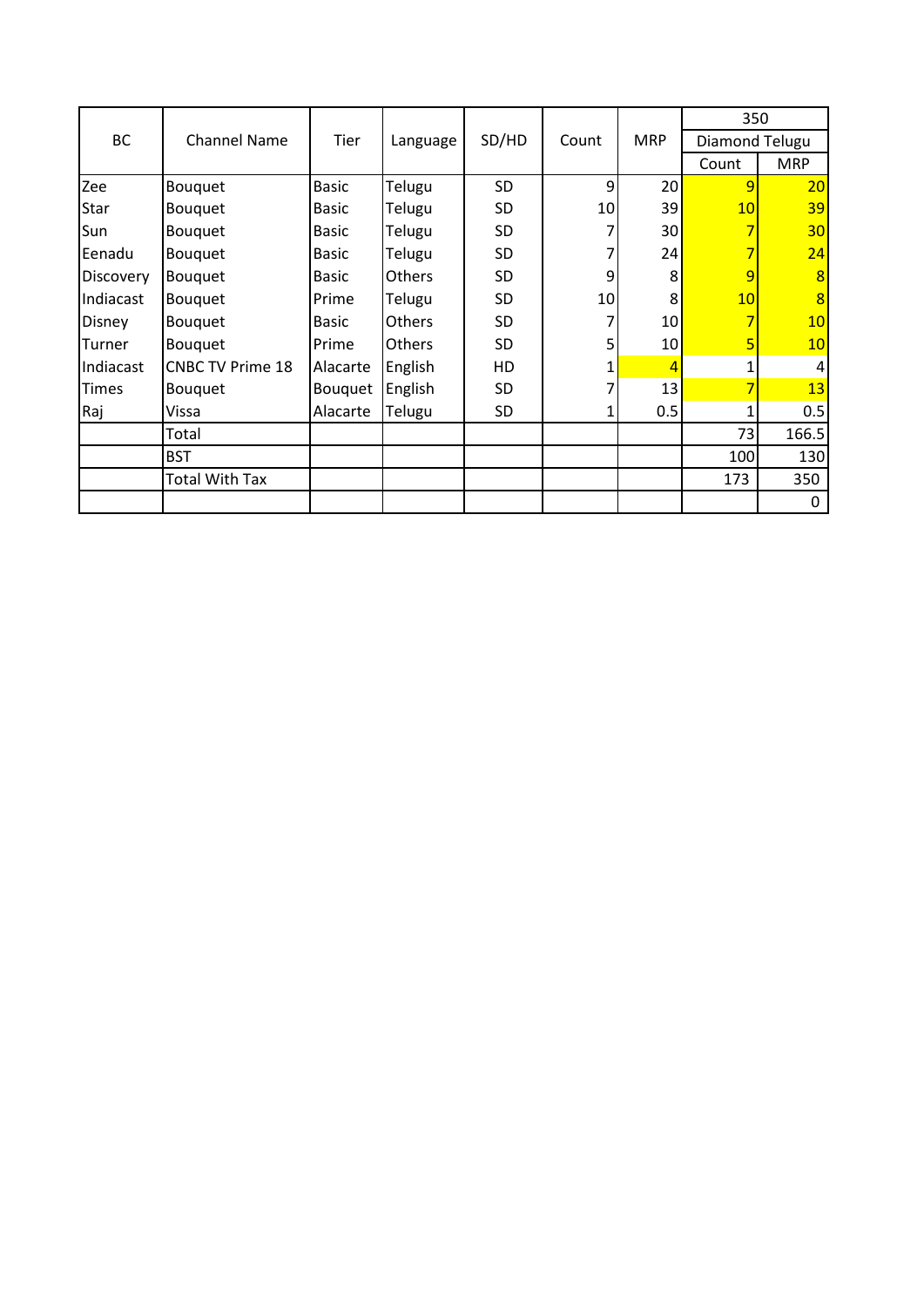|              |                       |                |             |           |                 |            | 350          |                |  |
|--------------|-----------------------|----------------|-------------|-----------|-----------------|------------|--------------|----------------|--|
| BC           | <b>Channel Name</b>   | Tier           | Language    | SD/HD     | Count           | <b>MRP</b> | Hindi Telugu |                |  |
|              |                       |                |             |           |                 |            | Count        | <b>MRP</b>     |  |
| Discovery    | <b>Bouquet</b>        | <b>Bouquet</b> | English     | <b>SD</b> | 4               | 6          | 4            | 6              |  |
| Indiacast    | <b>Bouquet</b>        | Prime          | Hindi       | <b>SD</b> | 20              | 25         | 20           | 25             |  |
| <b>Times</b> | Bouquet               | <b>Bouquet</b> | English     | <b>SD</b> |                 | 13         |              | 13             |  |
| Disney       | Bouquet               | <b>Basic</b>   | English     | <b>SD</b> |                 | 4          | 3            | $\overline{4}$ |  |
| Sony         | Bouquet               | <b>Bouquet</b> | Hindi       | SD        | 11              | 39         | 11           | 39             |  |
| Zee          | <b>Bouquet</b>        | <b>Bouquet</b> | Hindi/Telug | <b>SD</b> | 10 <sup>1</sup> | 26         | 10           | 26             |  |
| <b>Star</b>  | <b>Bouquet</b>        | <b>Bouquet</b> | Hindi/Telug | <b>SD</b> | 16              | 55         | <b>16</b>    | 55             |  |
|              | Total                 |                |             |           |                 |            | 71           | 168            |  |
|              | <b>BST</b>            |                |             |           |                 |            | 100          | 130            |  |
|              | <b>Total With Tax</b> |                |             |           |                 |            | 171          | 352            |  |
|              |                       |                |             |           |                 |            |              | (2)            |  |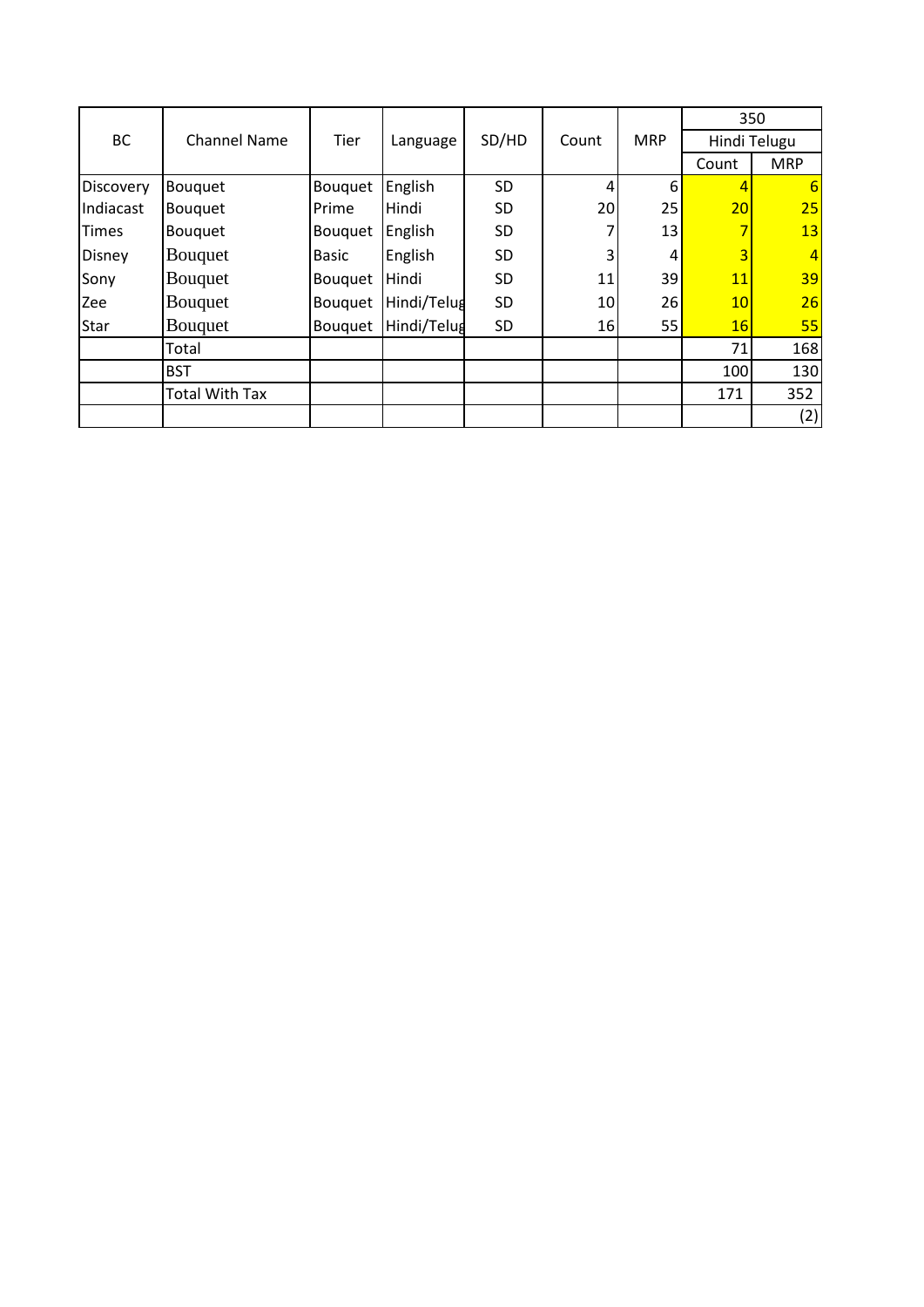|               |                     |                |          |           |       |            | 400   |             |
|---------------|---------------------|----------------|----------|-----------|-------|------------|-------|-------------|
| BC            | <b>Channel Name</b> | Tier           | Language | SD/HD     | Count | <b>MRP</b> |       | Family pack |
|               |                     |                |          |           |       |            | Count | <b>MRP</b>  |
| Zee           | Bouquet             | <b>Basic</b>   | Telugu   | <b>SD</b> | 9     | 20         | 9     | 20          |
| Star          | <b>Bouquet</b>      | <b>Basic</b>   | Telugu   | <b>SD</b> | 10    | 39         | 10    | 39          |
| Sun           | <b>Bouquet</b>      | <b>Basic</b>   | Telugu   | <b>SD</b> |       | 30         |       | 30          |
| Eenadu        | <b>Bouquet</b>      | <b>Basic</b>   | Telugu   | SD        |       | 24         |       | 24          |
| <b>Disney</b> | <b>Bouquet</b>      | <b>Basic</b>   | Others   | SD        |       | 10         |       | 10          |
| <b>Times</b>  | Bouquet             | <b>Bouquet</b> | English  | SD        |       | 13         |       | 13          |
| Discovery     | Bouquet             | <b>Basic</b>   | English  | HD        | 8     | 9          | 8     | 9           |
| Raj           | Vissa               | Alacarte       | Telugu   | SD        |       | 0.5        | 1     | 0.5         |
| Turner        | <b>Bouquet</b>      | <b>Bouquet</b> | English  | HD        | 5     | 12.5       | 5     | 12.5        |
| Indiacast     | <b>Bouquet</b>      | <b>Bouquet</b> | English  | <b>SD</b> | 13    | 19         | 13    | 19          |
| Sony          | Bouquet             | Bouquet        | Sports   | SD        | 4     | 31         | 4     | 31          |
|               | Total               |                |          |           |       |            | 78    | 208         |
|               | <b>BST</b>          |                |          |           |       |            | 100   | 130         |
|               | Total With Tax      |                |          |           |       |            | 178   | 399         |
|               |                     |                |          |           |       |            |       | 1.16        |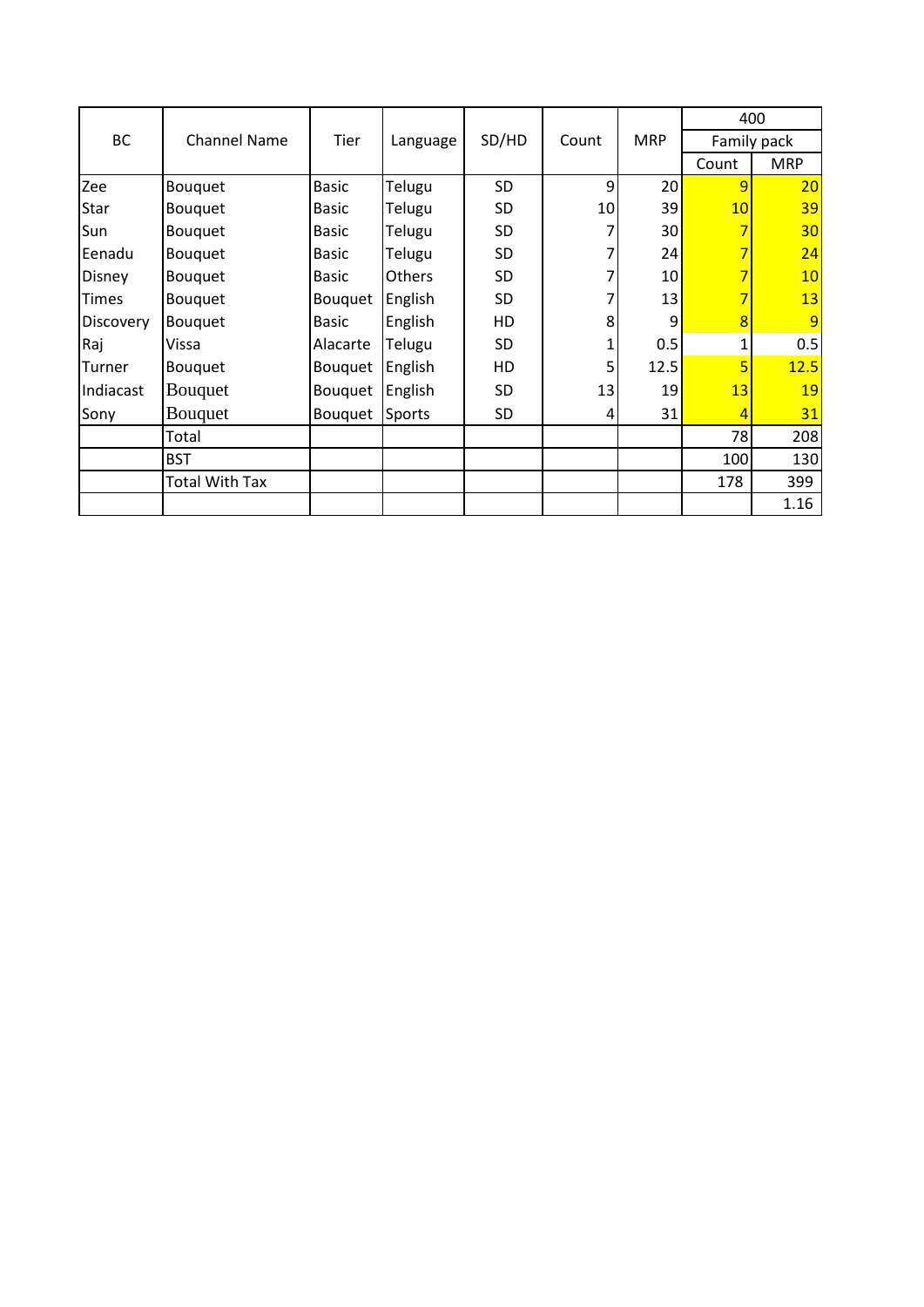|              |                       |                |          |           |                |            | 450            |                |
|--------------|-----------------------|----------------|----------|-----------|----------------|------------|----------------|----------------|
| <b>BC</b>    | <b>Channel Name</b>   | Tier           | Language | SD/HD     | Count          | <b>MRP</b> | Telugu HD      |                |
|              |                       |                |          |           |                |            | Count          | <b>MRP</b>     |
| Star         | Bouquet               | <b>Basic</b>   | Telugu   | HD        | 10             | 75         | 10             | 75             |
| Zee          | Bouquet               | <b>Basic</b>   | Telugu   | HD        | 9              | 35         | 9              | 35             |
| Discovery    | Bouquet               | <b>Basic</b>   | English  | HD        | 8              | 9          | 8              | 9              |
| Disney       | Bouquet               | <b>Basic</b>   | Others   | HD        | 2              | 8          | $\overline{2}$ | $\overline{8}$ |
| <b>Times</b> | Bouquet               | <b>Basic</b>   | English  | HD        | 8 <sup>1</sup> | 20         | $\overline{8}$ | 20             |
| India cast   | Bouquet               | Prime          | Telugu   | HD        | 14             | 27         | 14             | 27             |
| Eenadu       | Bouquet               | Bouquet        | Telugu   | HD        | $\overline{7}$ | 29         | $\overline{7}$ | 29             |
| Turner       | Bouquet               | <b>Bouquet</b> | English  | HD        | 5              | 12.5       | 5              | 12.5           |
| Sun          | Gemini TV HD          | Alacarte       | Telugu   | HD        | 1              | 19         |                | 19             |
| Sun          | Gemini Life           | Alacarte       | Telugu   | <b>SD</b> | 1              | 5          |                | 5              |
| Sun          | Gemini Comedy         | Alacarte       | Telugu   | HD        | 1              | 5          |                | 5              |
| sony         | <b>AXN</b>            | Alacarte       | English  | HD        | 1              | 7          |                |                |
|              | Total                 |                |          |           |                |            | 67             | 251.5          |
|              | <b>BST</b>            |                |          |           |                |            | 100            | 130            |
|              | <b>Total With Tax</b> |                |          |           |                |            | 167            | 450            |
|              |                       |                |          |           |                |            |                | (0)            |